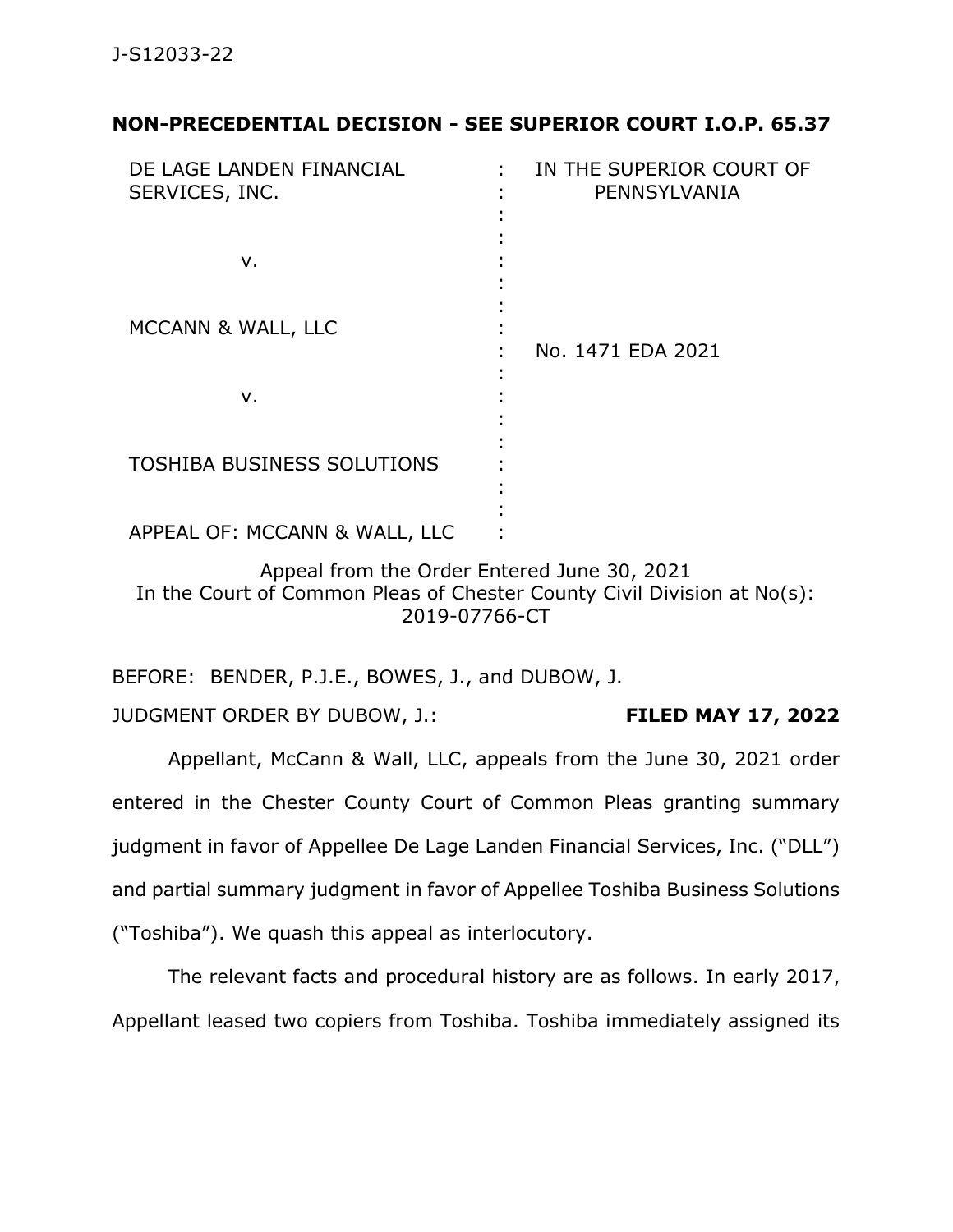rights under the lease agreement to DLL. Approximately two years later, Appellant allegedly failed to fulfill its payment obligation under the lease.

On August 2, 2019, DLL filed a breach of contract action against Appellant. Appellant filed, *inter alia*, a four-count responsive pleading joining Toshiba as a third-party defendant and asserting counterclaims against DLL ("Appellant's Complaint"). Specifically at counts one and two of Appellant's Complaint, Appellant alleged that DLL and Toshiba fraudulently induced it to enter the underlying contract and, as a result, the underlying contract is void. At counts three and four, Appellant alleged that Toshiba breached its contract with Appellant and violated "a duty of good faith and fair dealing [it assumed] towards [Appellant.]" Amended Third-Party Complaint, filed 10/22/20, at ¶ 94.

On April 5, 2021, DLL filed a Motion for Summary Judgment seeking judgment in its favor on its breach of contract action and on counts one and two of Appellant's Complaint. Toshiba filed a Motion for Partial Summary Judgment the same day, requesting judgment in its favor "as to Count I (Fraud in the Inducement) and Count II (Recission *ab initio*) of [Appellant's] Counterclaim and Amended Joinder Complaint filed October 22, 2020, which counts are asserted jointly against Toshiba and [DLL]." Motion for Partial Summary Judgment, filed 4/5/21, at 1. Toshiba did not request judgment in its favor on counts three or four of Appellant's Complaint.

After briefing, on June 30, 2021, the court granted judgment in favor of DLL and Toshiba. Appellant timely filed a Notice of Appeal and both he and

- 2 -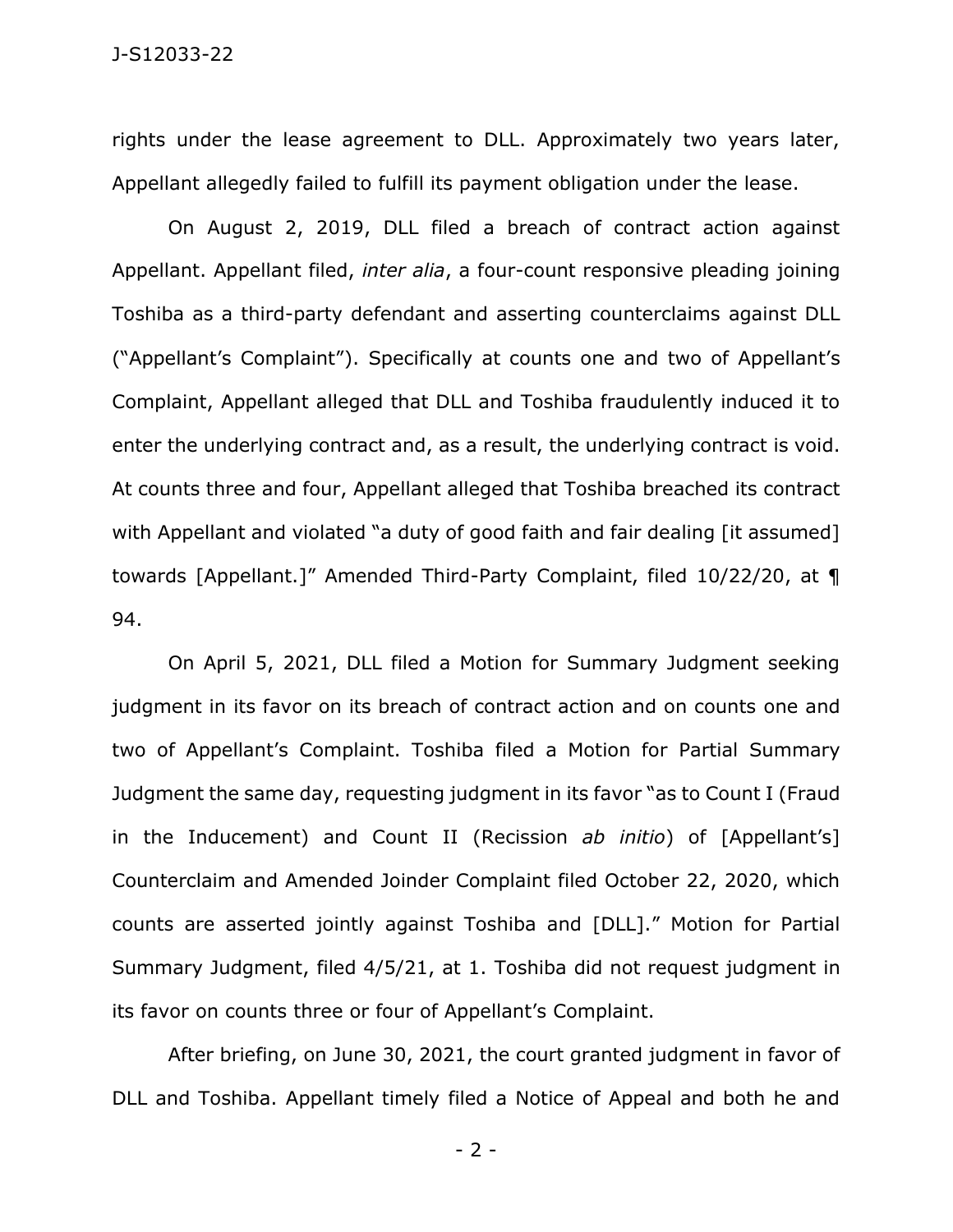the trial court complied with Pa.R.A.P. 1925(b). On appeal, Appellant challenges the order granting summary judgment in favor of DLL and Toshiba.

Before addressing Appellant's claims, we consider whether we have jurisdiction over this appeal. This Court may raise the issue of our jurisdiction *sua sponte*. *Zablocki v. Beining*, 155 A.3d 1116, 1118 (Pa. Super. 2017).

Generally, only appeals from final orders are subject to appellate review. *See* Pa.R.A.P. 341. Pennsylvania Rule of Appellate Procedure 341 defines a "final order" as any order that "disposes of all claims and of all parties[.]" Pa.R.A.P.  $341(b)(1)$ .<sup>1</sup> An order that does not dispose of all claims as to all parties is interlocutory, not final, and not appealable. *See Brickman Group, Ltd. v. CGU Ins. Co.*, 829 A.2d 1160 (Pa. Super. 2003) (quashing as interlocutory appeal by plaintiff from order granting summary judgment in favor of original defendant in action, where order did not dispose of thirdparty complaint). *See also* Pa.R.A.P. 341(c) ("When more than one claim for relief is presented in an action, whether as a claim, counter claim, . . . or thirdparty claim,  $\ldots$  in the absence of  $\lceil \cdot \rceil$  a determination and entry of a final order [pursuant to Rule 341(c)], any order or other form of decision that adjudicates fewer than all the claims and parties shall not constitute a final order.").

In its Rule 1925(a) Opinion, the trial court observed that its order granting summary judgment did not dispose of all parties and all claims. It

\_\_\_\_\_\_\_\_\_\_\_\_\_\_\_\_\_\_\_\_\_\_\_\_\_\_\_\_\_\_\_\_\_\_\_\_\_\_\_\_\_\_\_\_

<sup>&</sup>lt;sup>1</sup> Pa.R.A.P. 341(c) provides an exception to this general rule when the trial court has made an express determination that an immediate appeal would facilitate resolution of the entire case. Appellant did not seek, and the trial court did not make, such a determination.